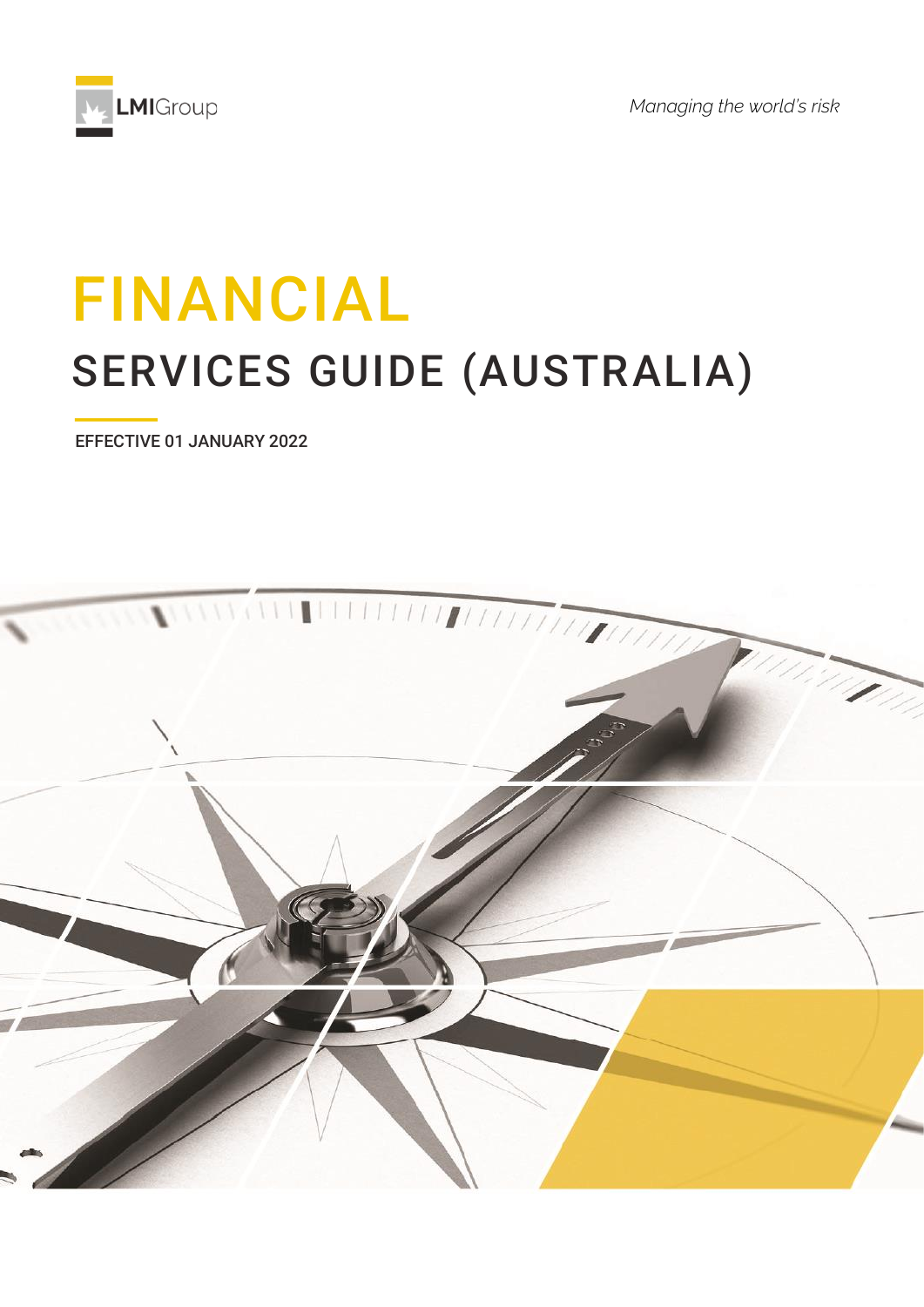# **Financial Services Guide, Australia**

| <b>CONTENTS</b>                                                       |  |
|-----------------------------------------------------------------------|--|
|                                                                       |  |
|                                                                       |  |
|                                                                       |  |
|                                                                       |  |
|                                                                       |  |
|                                                                       |  |
|                                                                       |  |
|                                                                       |  |
|                                                                       |  |
|                                                                       |  |
|                                                                       |  |
|                                                                       |  |
|                                                                       |  |
|                                                                       |  |
|                                                                       |  |
|                                                                       |  |
|                                                                       |  |
|                                                                       |  |
|                                                                       |  |
| How Our Claims Preparers, Loss Adjusters and Claims Handlers Are Paid |  |
|                                                                       |  |
|                                                                       |  |
|                                                                       |  |
|                                                                       |  |
|                                                                       |  |
|                                                                       |  |
|                                                                       |  |
|                                                                       |  |
|                                                                       |  |
|                                                                       |  |
|                                                                       |  |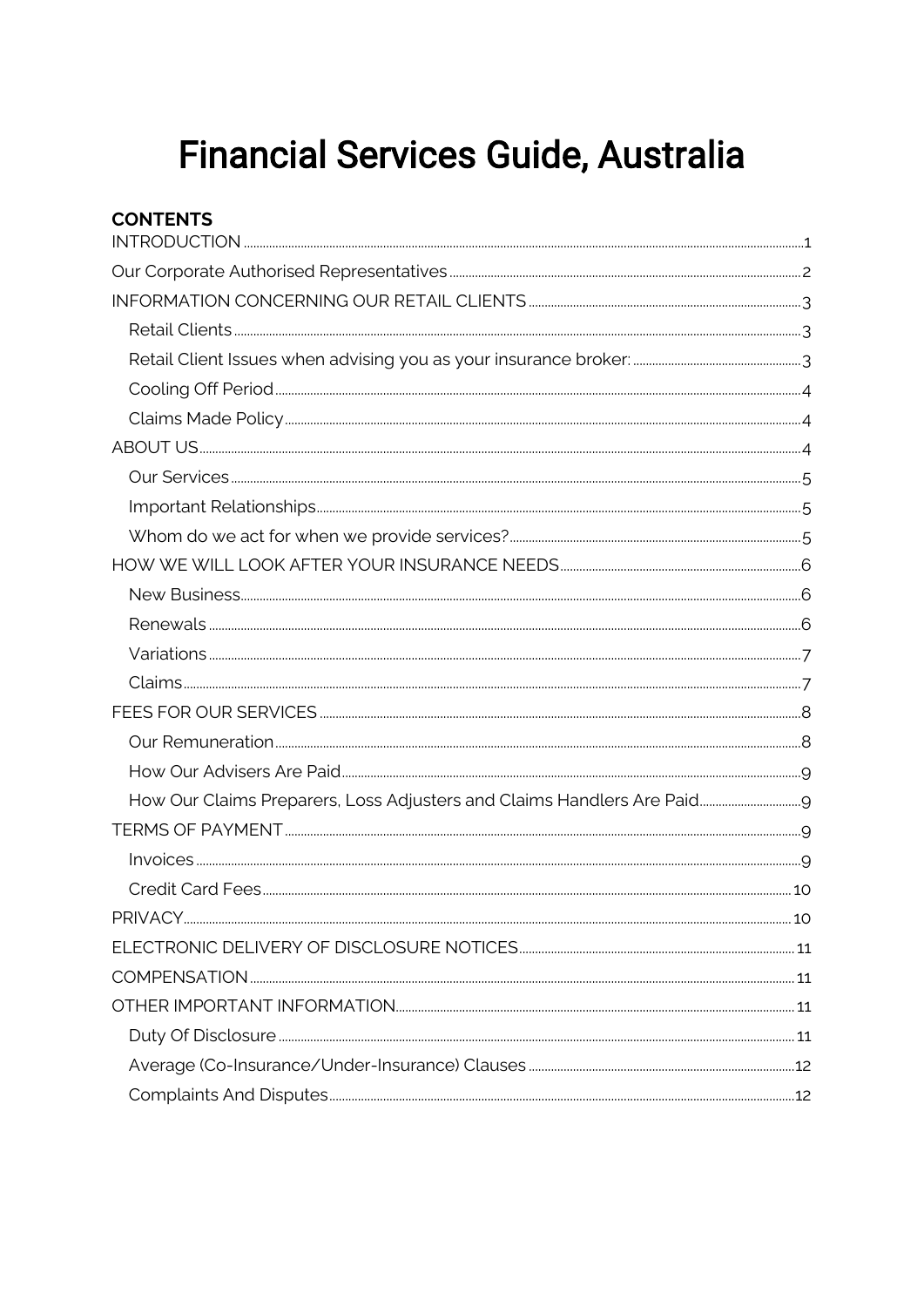

# **LACK OF INDEPENDENCE DISCLOSURE**

We are not independent, impartial or unbiased because LMI Group Pty Ltd and its Corporate Authorised Representatives may receive remuneration or other gifts or benefits from:

- a) insurers of general insurance products you buy (e.g. commission that we retain); or
- b) other third parties for related services provided in connection with our advice service (e.g. a modest corporate gift in recognition of our services),

which might be expected to influence the advice or financial services provided to you. We explain these arrangements below. Importantly, when advising you as our client, we will always act in your best interests and adhere to our procedures to properly manage any conflict of interests. Please contact us if you need more information.

# <span id="page-2-0"></span>**INTRODUCTION**

The financial services referred to in this Financial Services Guide, Australia ("FSG") are offered by:

LMI Group Pty Ltd (LMI) and its related companies where applicable. ABN 69 086 256 171 AFS Licence No. 283777

| Address:   | 428 Burke Road, Camberwell, Victoria 3124 |
|------------|-------------------------------------------|
| Telephone: | +61 3 9835 9900                           |
| Email:     | vic@LMIGroup.com                          |
| Website:   | www.LMIGroup.com                          |

Some of our services are offered via our Corporate Authorised Representatives and these will be detailed below.

This FSG is designed to assist you in deciding whether to use any of our:

- a) insurance broking services; and/or
- b) claims handling and settling services;

and contains important information about:

- Who we are
- The services we offer you
- How we and others are paid for the services we provide to you
- Any associations or relationships that could influence the services we provide to you.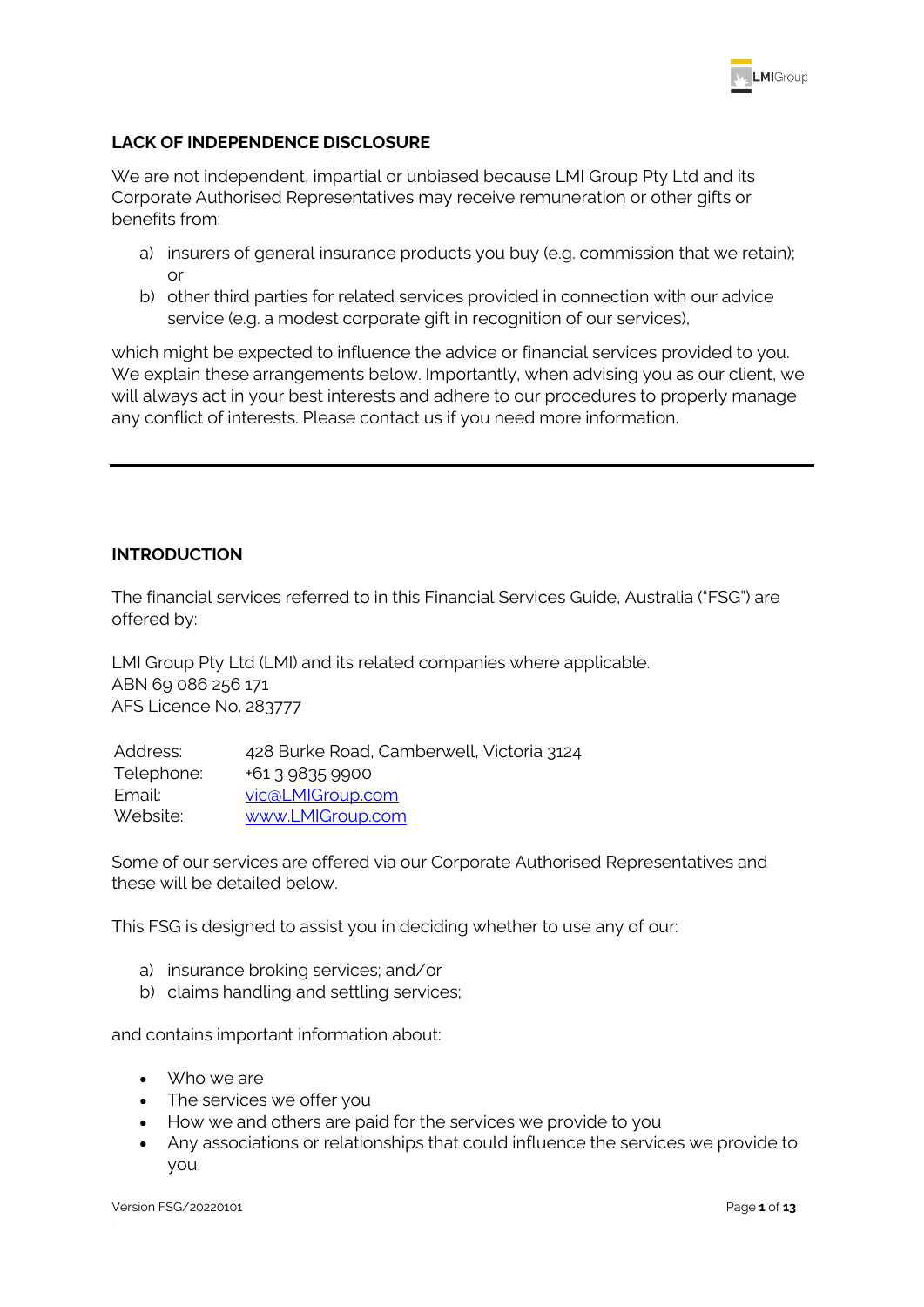

- Any potential conflict of interests we may have
- Our internal and external dispute resolution procedures, and how you can access them
- The arrangements we have in place to compensate clients for losses
- Our commitment to protecting your privacy and how we do this
- How you can make a claim.

It is important that you carefully read this FSG and retain it for future reference. If we have no formal written agreement with you, then by engaging, or continuing to engage us, you are agreeing to both the provision of our services to you, and our remuneration, as described in this FSG.

If you ask us to act as your general insurance broker and/or to represent you in relation to an insurance claim, we will do so on the terms set out in this FSG. Unless you tell us otherwise in writing, we assume that you agree with these terms. Any terms which are specific to our relationship with you, may be contained in a Contract for Professional Services.

You might also receive some other documents after, or at the time we advise you, about your insurance needs including:

- Statements of Advice these will be summaries of our advice and the basis on which it was provided;
- Product Disclosure Statements these will contain information about the products we recommend to you;
- Confirmation notices these will confirm the details of the transactions we have arranged on your behalf, (such as purchasing an insurance policy or providing claims handling services);
- Documents relating to your insurance claim which we will explain to you, (such as a Release relating to settlement of the claim).

Our representatives who may act for you include our employees, directors, members of the LMI Group and our Corporate Authorised Representatives. They possess the necessary skills and expertise to act as your general insurance broker and/or to represent you in relation to an insurance claim. They include:

- Loss Management International Pty Ltd
- Claims Management International Pty Ltd
- Aequum Adjusters

# <span id="page-3-0"></span>**Our Corporate Authorised Representatives**

Your adviser (and their employer, if applicable) may be an LMI Corporate Authorised Representative. Our Corporate Authorised Representatives are authorised to provide LMI's claims handling and settling services to you on our behalf. If they offer assistance or advice about other financial services, they must give you a separate Financial Services Guide regarding those financial services. LMI is not responsible for their conduct relating to those other financial services. When your adviser is an LMI Corporate Authorised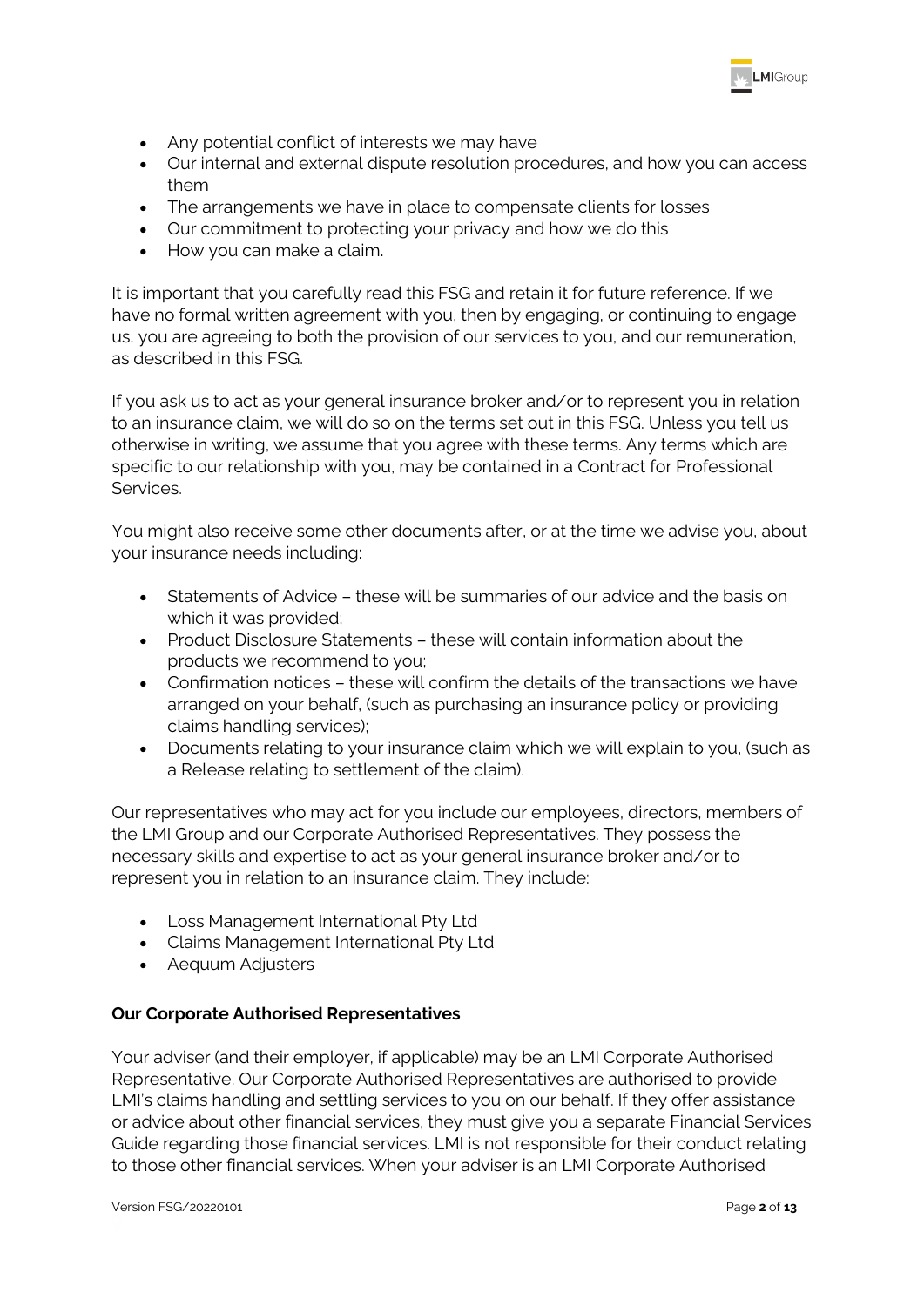

Representative, please address your enquiries to your adviser in the first instance. You may ask them for a copy of their Authority Certificate, free of charge

If you need more information or have any questions, please feel free to telephone us on: (03) 9835 9900 or contact your LMI adviser direct.

# <span id="page-4-0"></span>**INFORMATION CONCERNING OUR RETAIL CLIENTS**

# <span id="page-4-1"></span>**Retail Clients**

Under the Corporations Act 2001 (Cth) (the Act) Retail Clients are provided with additional protection from other clients. Under the Act, our Retail Clients are:

Individuals, or a manufacturing business employing less than 100 people, or a small business employing less than 20 people, and where we provide a service or advice concerning the following types of insurances as prescribed by regulation: Motor Vehicle, Home building/contents, Personal and domestic property, Sickness and accident, Travel, Consumer credit and other classes as prescribed by regulations.

Some of the information in this FSG only applies to Retail Clients and it is important that you understand if you are covered by the additional protection.

#### <span id="page-4-2"></span>**Retail Client Issues when advising you as your insurance broker:**

Typically, we only provide General Advice to our Retail Clients. General Advice does not take into account your particular needs and requirements and you should consider the appropriateness of this advice to your circumstances prior to acting upon it. We will provide you with a General Advice Warning in such cases.

If you are a new Retail Client purchasing Personal Accident or Sickness insurance and you seek our Personal Advice, that is, advice that takes into account your particular circumstances, we will give you a Statement of Advice (SOA). The SOA will set out the advice we provide, and the basis on which the advice is given, and our remuneration and any other benefits should you purchase the product.

For existing Retail Clients, we may not supply any SOA, but rather, we will provide the advice to you orally. In such cases you may request us (via phone or in writing), to provide you with a copy of our Record of Advice, which we will provide to you within 28 days of such request.

When you ask us to recommend an insurance policy for you, usually, we will only consider the policies offered by the insurers or insurance providers that we deal with regularly. In giving you advice about the costs and terms of recommended policies, we have not compared those policies to other policies available, other than from those insurers we deal with regularly.

If we recommend the purchase of a particular insurance product, we will also give you a Product Disclosure Statement (PDS) at that time. The PDS sets out details specific to that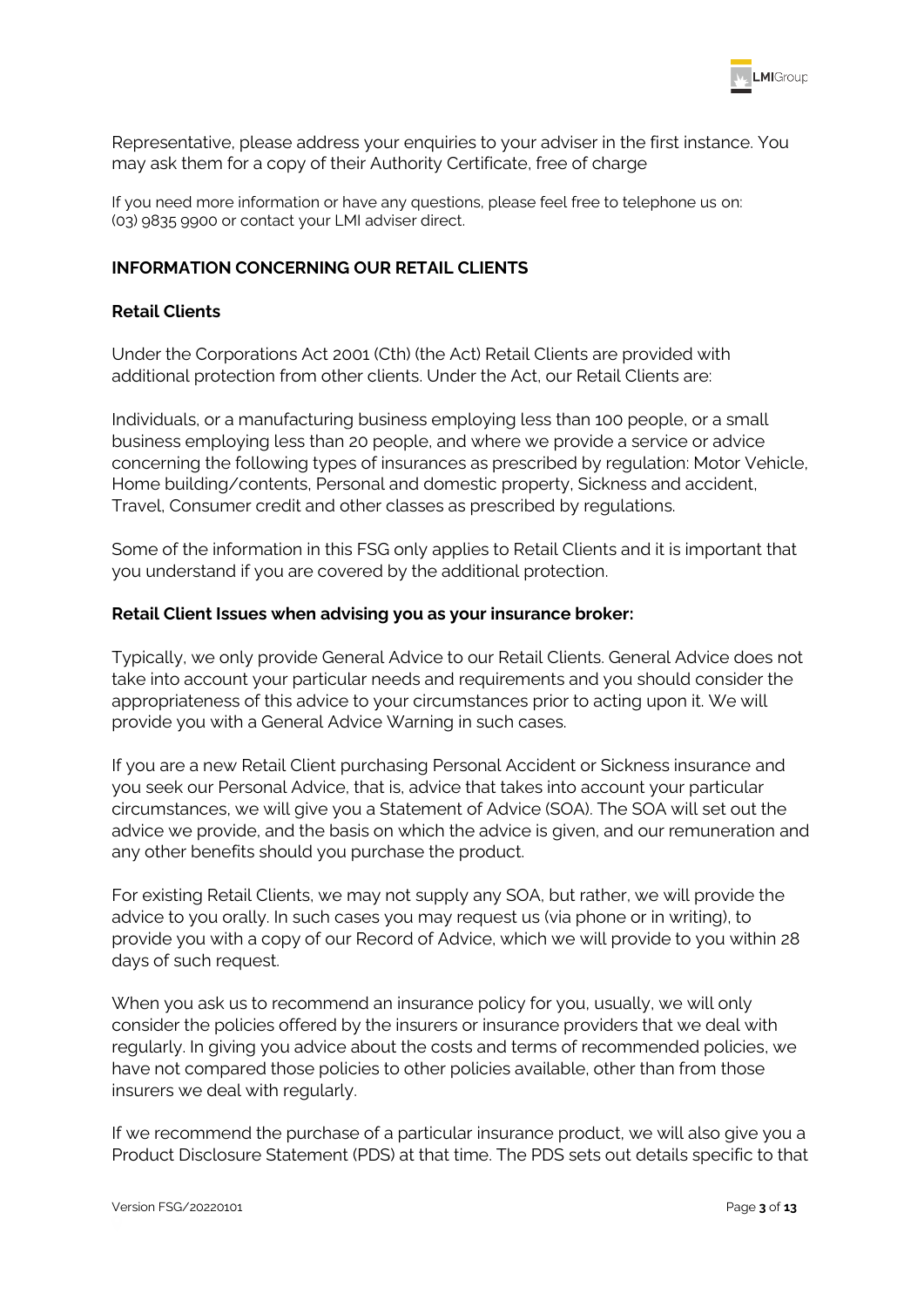

product and the key benefits and risks in purchasing the product, to assist you in making an informed decision about that product.

# <span id="page-5-0"></span>**Cooling Off Period**

Retail Clients may be entitled to a minimum 14 day **cooling-off period** from the policy's commencement date during which the insurance policy can be terminated with a refund of the insurance premium paid (less amounts lawfully deducted). This is subject to the requirements of the Corporations Act 2001 (Cth) and the terms and conditions of your policy. This does not affect any other cancellation rights you may have under your policy.

You should check your PDS and/or policy document when you receive it to be sure you have the cover you require. If the cover does not meet your needs or if you need more information or have any questions, please feel free to telephone us.

# <span id="page-5-1"></span>**Claims Made Policy**

Some policies may be subject to "Claims Made" provisions which specify that they cover only those claims made against you during the period of insurance. Usually, you must also notify the insurer of the claim during the period of insurance.

Generally, a Claims Made policy does not provide cover in relation to:

- Claims made after the policy expired, even though the event giving rise to the claim may have occurred during the policy period
- Claims notified or arising out of circumstances notified under any previous policy
- Claims made against you prior to the commencement of the policy period
- Claims arising out of circumstances noted on the proposal form for the current policy period or on any previous proposal form and
- Events that occurred prior to the Retroactive Date (if any) specified in the policy.

However, where you give notice in writing to the insurer of any facts that might give rise to a claim against you as soon as reasonably practicable after you become aware of those facts, but before the expiry of the policy period, the policy will, subject to its terms and conditions, provide cover even if that claim is made after the expiry of the policy period. For this reason, you must send us written notice during the policy period of any facts or events that might give rise to a future claim. If you do not, you may not have cover if a claim arises later.

Upon expiry of the policy, no further claims can be made under it, so the need to maintain insurance, or to arrange a "run-off" policy is essential. Please telephone us if you have any queries or concerns in this regard.

# <span id="page-5-2"></span>**ABOUT US**

We hold an Australian Financial Services License No. 283777 under the Corporations Act 2001 (Cth) to provide: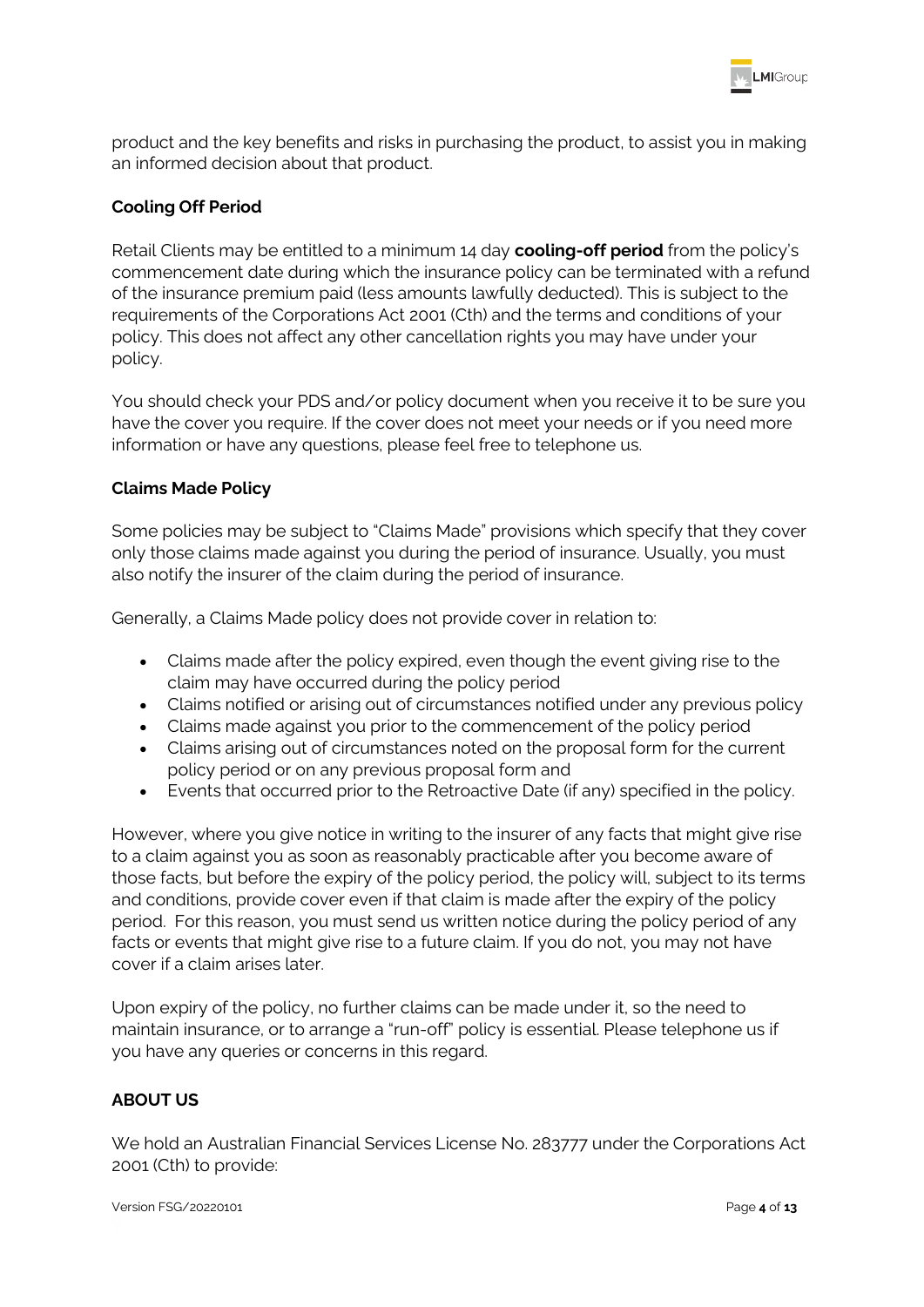

- financial product advice for and deal in, general insurance products to retail and wholesale clients. and
- insurance claims handling and settling services to retail and wholesale clients.

We subscribe to and comply with the Insurance Brokers' Code of Practice which includes the service standards adopted by subscribing brokers. We also comply with the General Insurance Code of Practice.

# <span id="page-6-0"></span>**Our Services**

We are committed to providing you with our sound advice on general insurance products and on handling and settling your claims, based on your needs and our comprehensive market knowledge and experience. We offer a range of services to assist you to protect your assets and your legal liabilities. These include:

- Reviewing and advising on your insurance needs
- Arranging and renewing insurance contracts on your behalf
- Arranging premium funding, if required
- Assisting with handling and settling your insurance claims.

We can advise about and arrange general insurance products including corporate, commercial and retail insurance programs tailored to your needs. We can also assist with insurance claims handling and settling services to retail and wholesale clients. To enable us to provide broking advice and/or insurance claims services which are appropriate to your circumstances, we will need you to provide us with:

- complete information about the claim and/or the risk(s) to be insured, as well as your currently insured risks, your situation, needs and objectives; and
- details of any relevant changes as they occur.

# <span id="page-6-1"></span>**Important Relationships**

We are a privately-owned insurance advisory firm offering a variety of services to assist you with your insurance needs, arrangements and claims representation.

# <span id="page-6-2"></span>**Whom do we act for when we provide services?**

We normally provide financial services on your behalf. Occasionally, such as where we have negotiated insurance facilities to the benefit of our clients, we may act as agent of the insurer and not for you. For example:

- we may have an authority to arrange an insurance policy under a "binding" arrangement with the insurer, which means we can enter into the contract on the insurer's behalf; or
- we might have a delegated authority from insurers to handle a claim under their policy.

When we do this, we will specifically advise you.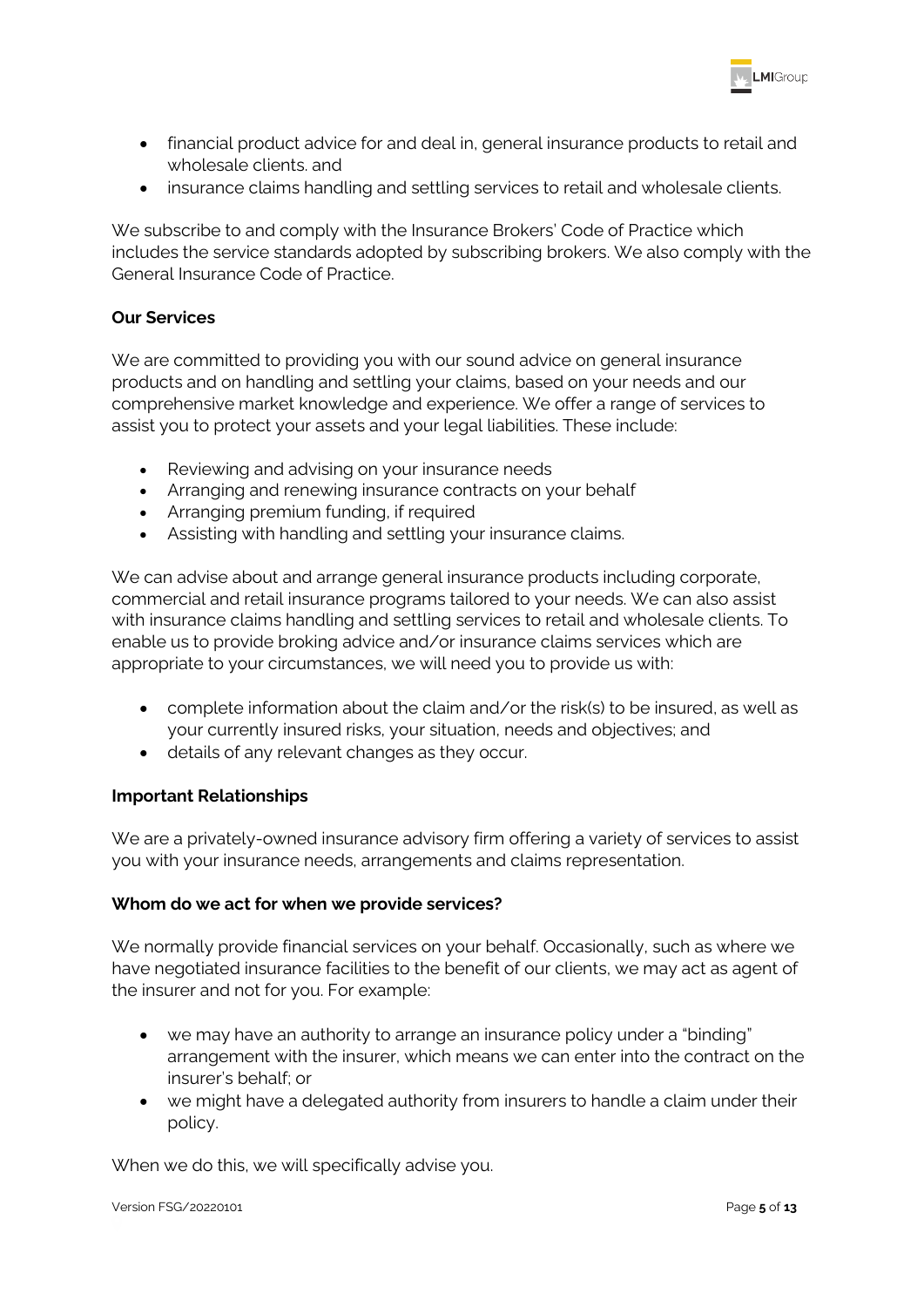

In our dealings with you, we will diligently manage any conflict of interests which might arise and will do so in accordance with our firm's conflict of interests policy. This includes informing and discussing the position with you.

# <span id="page-7-0"></span>**HOW WE WILL LOOK AFTER YOUR INSURANCE NEEDS**

You can provide us with instructions in person, by telephone, email or in writing.

#### <span id="page-7-1"></span>**New Business**

Contact us as soon as possible if you need cover for a risk or property that is not insured. If you need immediate cover, we can usually obtain an interim contract of insurance (which is generally valid for a month or less). To arrange this, we will need details of the property or risk and all other relevant information, which you need to disclose to the insurer.

We will then send you a proposal for completion. You will need to complete and sign this and return it to us as soon as possible and before the interim cover expires.

We will send the original insurance contract documents to you as soon as they are issued correctly by your insurer. As these are important legal documents, you should review and keep them in a safe place.

#### <span id="page-7-2"></span>**Renewals**

We will give you at least 14 days' notice before the expiry of any insurance contract which we arranged or last renewed for you. At that time, we will send you an offer to renew the insurance contract and invoice you for the cost of renewal.

Unless you tell us otherwise:

For commercial insurances, we will renew the insurance after we have considered whether it meets your needs.

For personal insurances, we may automatically renew your existing policy with your current insurer on the same terms as your expiring policy to ensure that your cover is maintained.

If there is a change in your circumstances, please notify us as soon as possible. This will allow us to assess the appropriateness of your current insurances and whether you require further advice from us.

Where this arrangement is in place, you can contact us at any time in order to stop automatic renewals.

In some circumstances, we may be able to arrange for the insurer to cover you temporarily before payment is received, but we cannot guarantee this.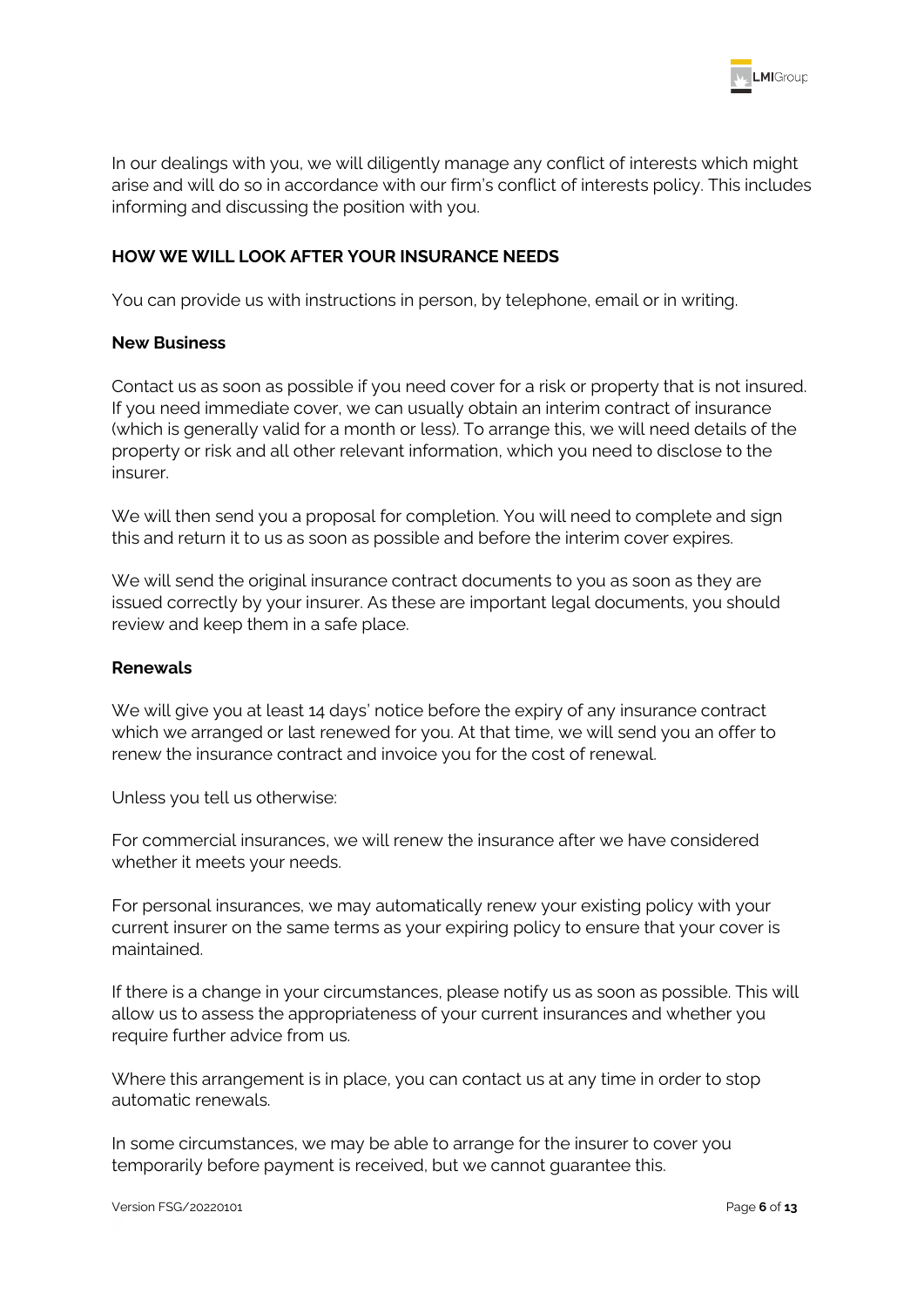

We will notify you when renewal has been effected. However, if you arranged or renewed insurance directly with an insurer or through another broker, we will not be responsible for notifying you of any policy expiry or arranging renewal, unless you ask us to do so.

# <span id="page-8-0"></span>**Variations**

You should carefully monitor and review that your insurance contract or contracts are adequate to cover your assets and/or business activities and/or other risks. If you want to vary any cover, e.g. by increasing the sum insured or adding other property, please promptly provide us with details of the changes you require and any other information you need to disclose to the insurer.

We will arrange the variation with the insurer and provide you with written confirmation.

#### <span id="page-8-1"></span>**Claims**

#### **When acting as your insurance broker:**

We will receive your claims notifications, assist and advise you regarding the scope of cover under your policy and pass the notification to the insurer.

If a loss adjuster is appointed we shall, with your permission, pass on your contact details and co-ordinate meetings. In the case of a major loss, we can attend the initial meeting with the loss adjustor if you so instruct us.

We will promptly forward to you all claims documentation, insurance company settlement cheques and other information. If any claims are outstanding when you terminate our appointment as your insurance broker, we will:

- Negotiate settlement on your behalf subject to a claim service fee (to be agreed) or
- Provide details of the claim(s) to your new insurance broker so that they may continue to negotiate settlement on your behalf.

#### **When we represent you in relation to an insurance claim:**

Our AFS License authorises us to carry on a financial services business to retail and wholesale clients and includes our authorisation to provide a claims handling and settling service to:

- (i) make a recommendation, or state an opinion, in the following circumstances:
	- A. the recommendation, or statement of opinion, is made in response to an inquiry by or on behalf of another person about an existing or a potential claim by the other person under an insurance product; and
	- B. the recommendation, or statement of opinion, could reasonably be expected to influence a decision whether to continue with the existing claim or to make the potential claim;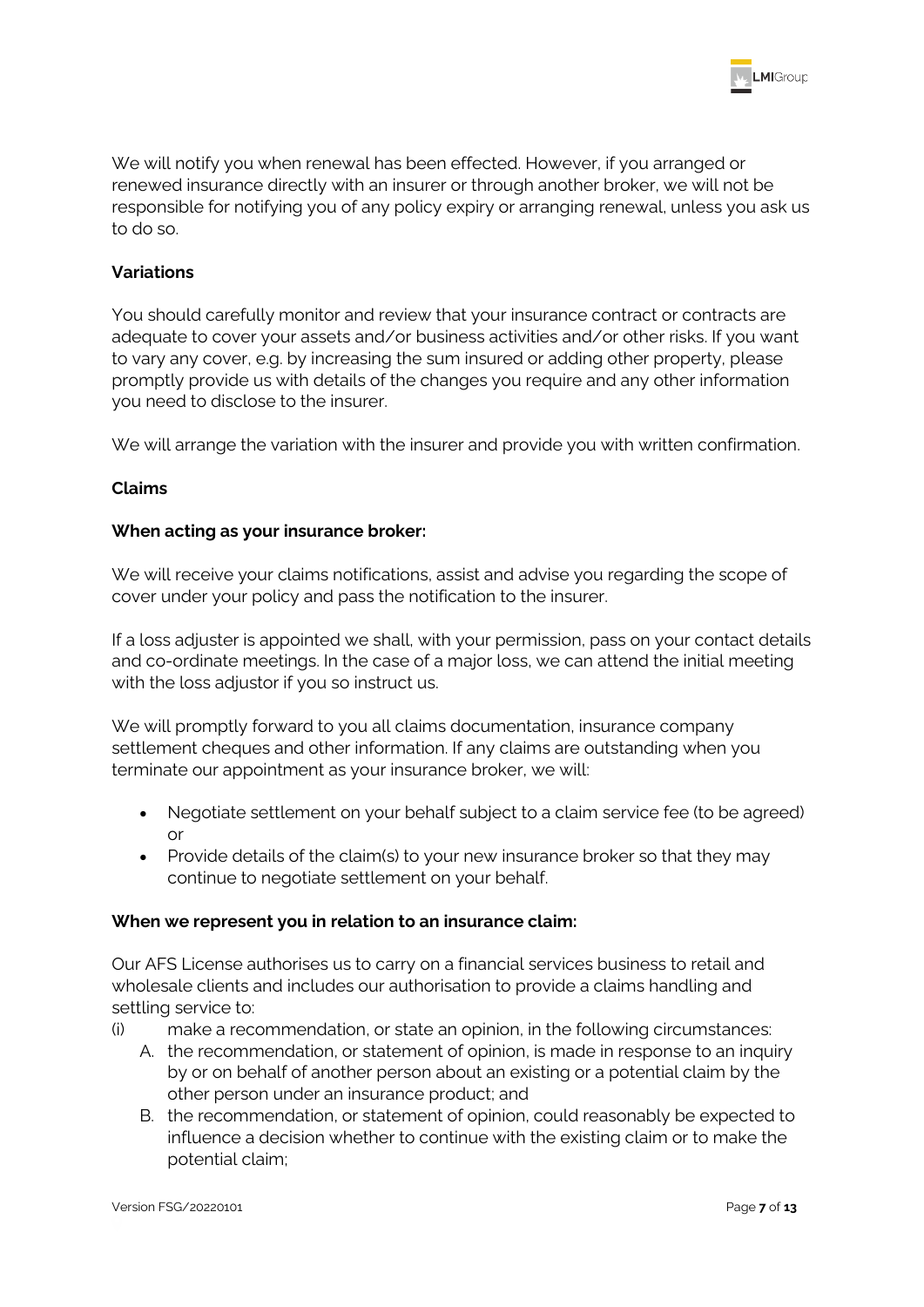

- i. assist another person to make a claim under an insurance product;
- ii. represent a person insured under an insurance product in pursuing a claim under the product;
- iii. assess whether an insurer has a liability under an insurance product, or assist in relation to such an assessment;
- iv. make a decision to accept or reject all or part of a claim under an insurance product;
- v. quantify the extent of the insurer's liability to another person under an insurance product, or assist in relation to the quantification of the extent of such a liability;
- vi. offer to settle all or part of a claim under an insurance product; and
- vii. satisfy a liability of the insurer under an insurance product in full or partial settlement of a claim under the insurance product;

to retail and wholesale clients.

When we represent you in relation to an insurance claim, we will do so efficiently, honestly and fairly. This includes acting:

- in a timely way
- in the least onerous and intrusive way possible
- fairly and transparently, and
- in a supportive way, including when you are vulnerable (e.g. experiencing family violence or financial hardship).

We will work with you to achieve an optimal outcome as promptly as possible. We will inform you of the claims process and keep you updated on the claim.

# <span id="page-9-0"></span>**FEES FOR OUR SERVICES**

# **When acting as your insurance broker:**

# <span id="page-9-1"></span>**Our Remuneration**

We are paid commission by the relevant insurers when we arrange insurances on your behalf. As a general rule, the insurer will pay us an amount based on a percentage of the base premium. The rate ranges from 0 to 25% depending on the insurance product.

Generally, we charge a broker fee depending on the product arranged and the time we spend placing the business, which is non-refundable in the event of cancellation.

Fees and commissions are our main source of income and cover the cost of providing our services to you. Our charges include GST. Some of our charges may be tax deductible.

If we hold your money in trust pending payment to the insurer, we may also receive the interest earned. Trust money will be held in accordance with the relevant laws.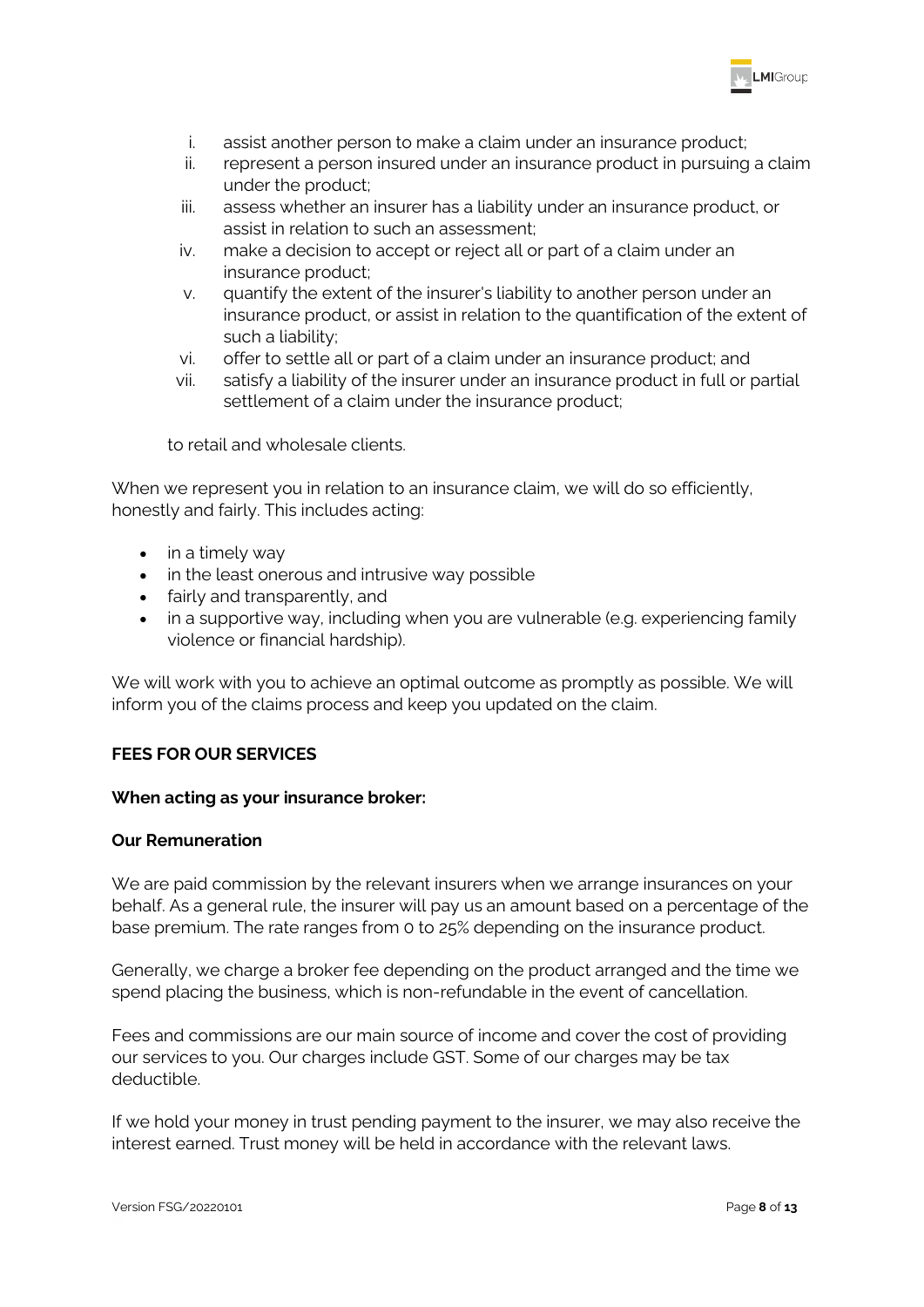

We will provide you with specific information about the basis for and the amount you will be charged, before or at the time we arrange your insurance.

We may receive additional remuneration from insurers with whom we have profit share arrangements, if any. This remuneration is payable if we meet certain agreed sales and/or profitability targets set by the insurer. If we have profit share arrangements with an insurer that apply to a product we recommend to you, we will advise you of this at the time of making any such recommendation, if the amount involved is material.

In some circumstances, we may provide a referral payment to a person or organisation, which referred you to us. If this does occur, the referral payment will be clearly disclosed in our Statement of Advice or Record of Advice to you.

#### <span id="page-10-0"></span>**How Our Advisers Are Paid**

Our advisers are usually paid in the following two ways: (i) a salary, and (ii) a bonus or incentives which are based on various factors including achievement of company goals.

#### **When we represent you in relation to an insurance claim:**

#### **Our Remuneration**

We will represent your interests alone and will explain our fees when you engage us. The fees will be set out in our Contract for Professional Services. If you authorise us to engage other parties on your behalf (e.g. for an expert opinion on quantum), we will discuss this and their likely fees with you.

# <span id="page-10-1"></span>**How Our Claims Preparers, Loss Adjusters and Claims Handlers Are Paid**

Our Claims Preparers, Loss Adjusters and Claims Handlers are usually paid in the following two ways: (i) a salary, and (ii) a bonus or incentives which are based on various factors including achievement of company goals.

In the case of our Corporate Authorised Representatives, we may negotiate their fees direct with them on the basis of the claims handling and settling services we have authorised them to provide on our behalf. We may enter into a separate Contract with them reflecting those fees.

Our fees and charges (including GST) will be clearly shown on your invoice. Some charges may be tax deductible.

#### <span id="page-10-2"></span>**TERMS OF PAYMENT**

#### <span id="page-10-3"></span>**Invoices**

**When acting as your insurance broker:** we will invoice you for the premium, statutory charges (e.g. stamp duty, fire services levy) and any fees we charge for arranging your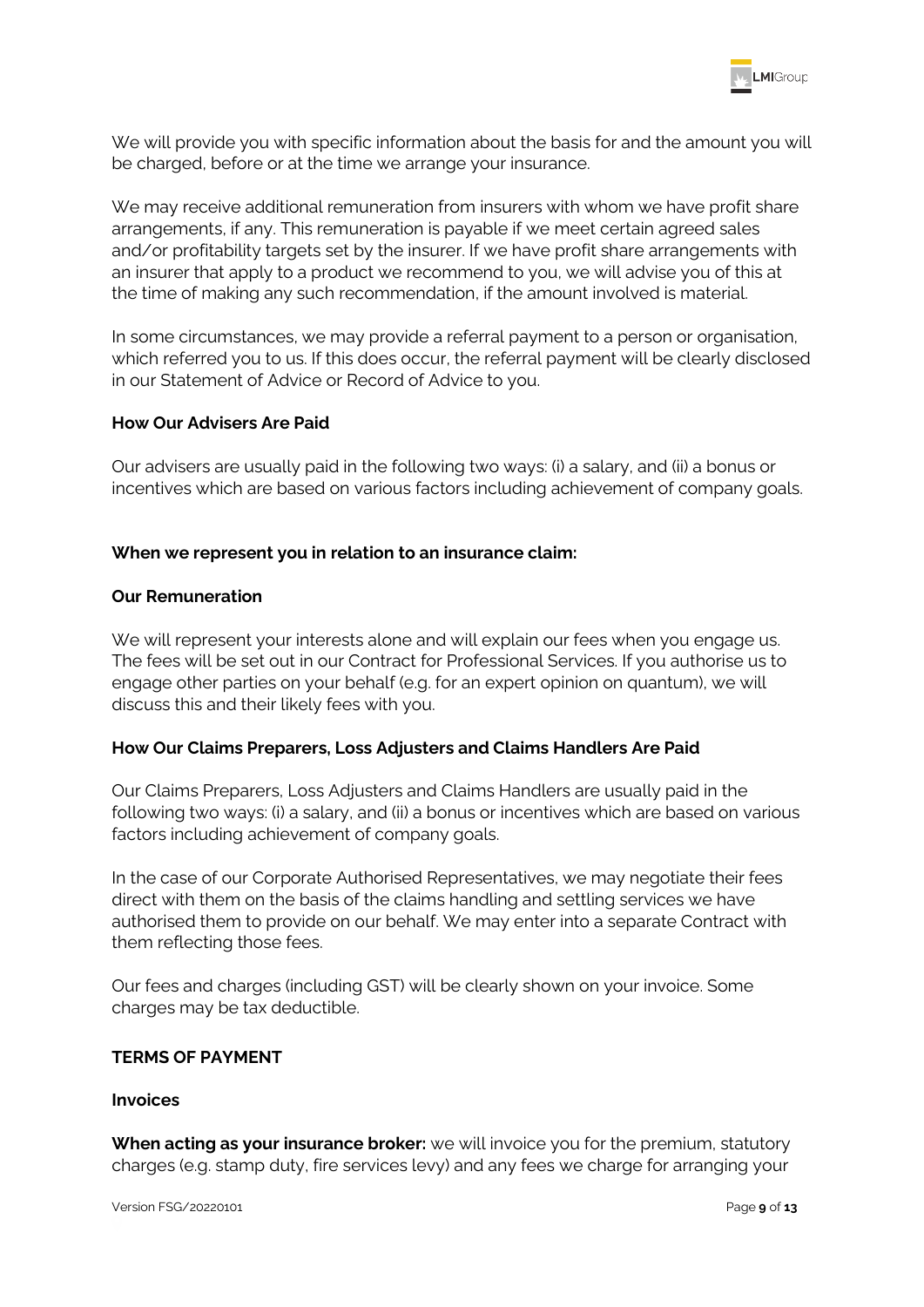

insurances. You must pay us by the date shown on the invoice (our usual terms of payment are 14 days from the date of our invoice) or, in the case of a renewal, before the expiry date of the expiring contract of insurance.

If you do not pay the premium on time, we will inform the insurer. The insurer has the right to cancel the contract of insurance and you will not be insured.

The insurer may also charge a short-term penalty premium for the time on risk.

Please note that if you do not pay the premium for the policy within our payment terms, you agree to give us the authority to cancel the policy on your behalf from inception.

**When we represent you in relation to an insurance claim:** we will invoice you for our fees as set out in our Contract for Professional Services. Our usual terms of payment are 14 days from the date of our invoice. If you authorise us to engage other parties to advise on your claim, their invoices and fees will be directed to you for payment, and you should discuss with us any concern you may have regarding those fees.

# <span id="page-11-0"></span>**Credit Card Fees**

If you pay by credit card, we may charge you a credit card fee which includes arrangement and handling. This fee is always disclosed and shown separately on our invoices to you and is non-refundable. This fee reimburses us for the bank interest, extra charges/costs and internal time generated for credit card use.

#### **Conflict of interests**

We have business relationships with and receive income from various third parties as detailed in this FSG. For Retail Clients receiving Personal Advice, details of relationships that impact our advice will be included in any SOA or invoice documentation we send you. All material conflicts that impact our advice, that are not mentioned in this FSG, will be advised to you separately or on the invoices related to that advice.

#### <span id="page-11-1"></span>**PRIVACY**

We are committed to protecting your privacy. We comply with the Privacy Act 1988 (Cth) when handling your Personal Information. We collect, hold, handle and use the Personal Information you provide to advise about, and assist with, your insurance needs and/or to represent you in relation to an insurance claim. We only provide your information to the insurance companies and other relevant parties with whom you choose to deal (and their representatives). We do not trade, rent or sell your information.

You can check the information we hold about you at any time. For more information about our Privacy Policy please refer to our Privacy Policy & Security Statement which is published on our website www.LMIGroup.com or, ask us for a copy.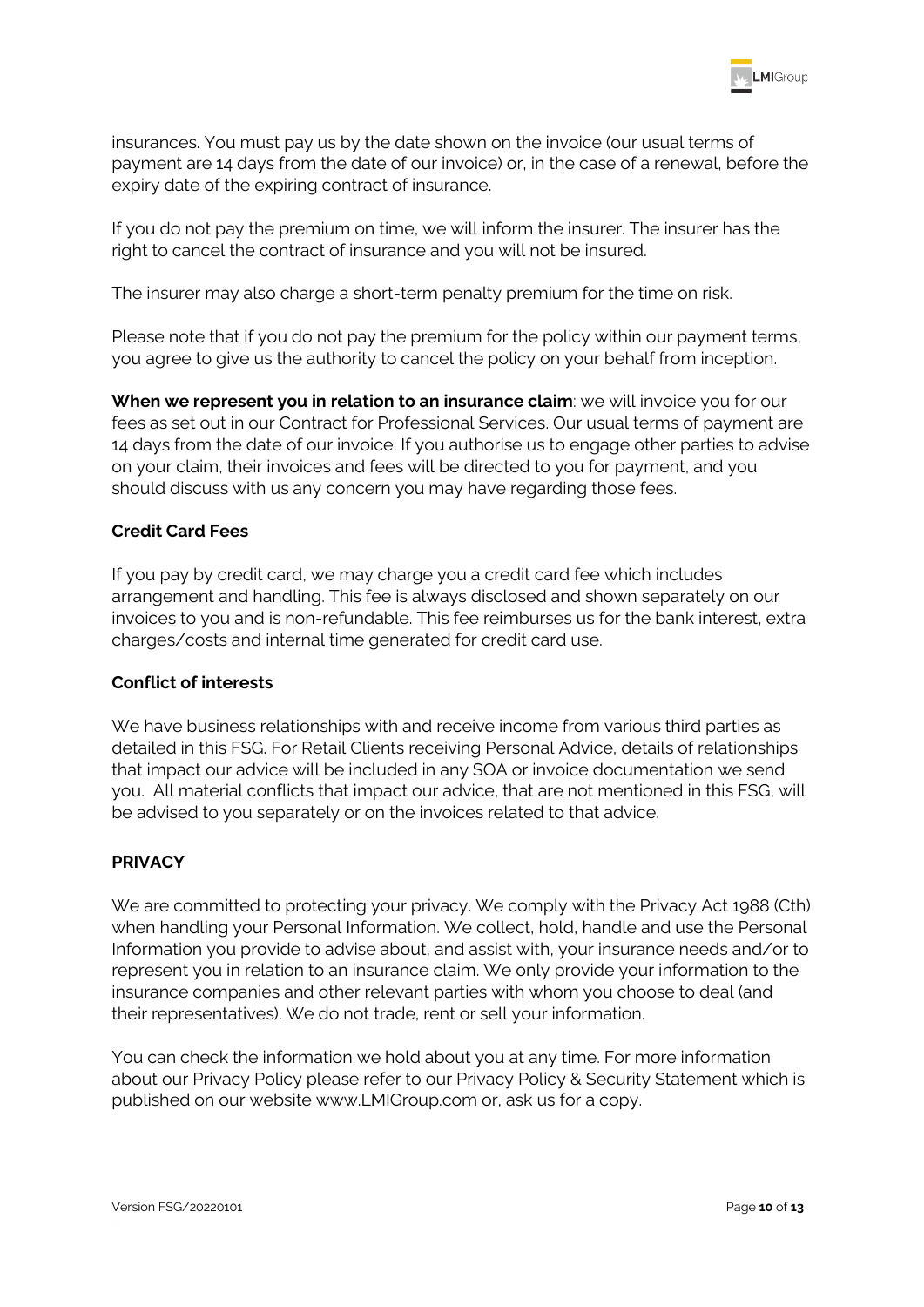

# <span id="page-12-0"></span>**ELECTRONIC DELIVERY OF DISCLOSURE NOTICES**

Please note that where possible, we prefer to provide all correspondence and disclosure notices (including Financial Services Guides and Product Disclosure Statements) to you electronically, via email or links to websites etc. If you have provided your email address to us, we will typically use that email address for all correspondence and disclosure notices. If you do not wish to be sent disclosure documents electronically, please advise us and we will update our records accordingly.

# <span id="page-12-1"></span>**COMPENSATION**

As required by law, LMI Group Pty Ltd (LMI) has a professional indemnity insurance policy in place to compensate its retail clients for loss suffered because of a breach by LMI of its obligations under Section 912B of the Corporations Act 2001 (Cth).

This policy covers us, our employees and our representatives for claims made against us by clients in relation to the financial services we provide, as long as we notify the insurer of the claim when it arises and this is done within the relevant policy period.

Our policy will cover us for claims relating to the conduct of employees and representatives who no longer work for us.

#### <span id="page-12-2"></span>**OTHER IMPORTANT INFORMATION**

#### **Utmost Good Faith**

All insurance policies are based on the principle of utmost good faith. That is, you and the insurer must act towards each other with the utmost good faith. If you do not, your right to claim and/or your claim made under the policy, may be affected.

#### <span id="page-12-3"></span>**Duty Of Disclosure**

You and everyone who is insured under an insurance policy must comply with the duty of disclosure. The nature of that duty can vary according to the type of insurance policy. However, you must always provide to insurers (and to us), complete, truthful and accurate information. We require your instructions in a timely manner, so that we can assist you fully.

Under the Insurance Contracts Act 1984 (Cth) (the ICA), you have a duty to disclose to the insurer before a contract of insurance is entered into, upon any renewal or alteration or endorsement to the contract, every matter that is known to you that is relevant to the decision of the insurer whether to accept the risk. This duty continues until the insurer agrees to insure you.

The ICA defines some insurance policies as Consumer Insurance Contracts. In those cases, you have a duty to take reasonable care not to make a misrepresentation to the insurer when answering questions that the insurer will ask. Therefore, you must take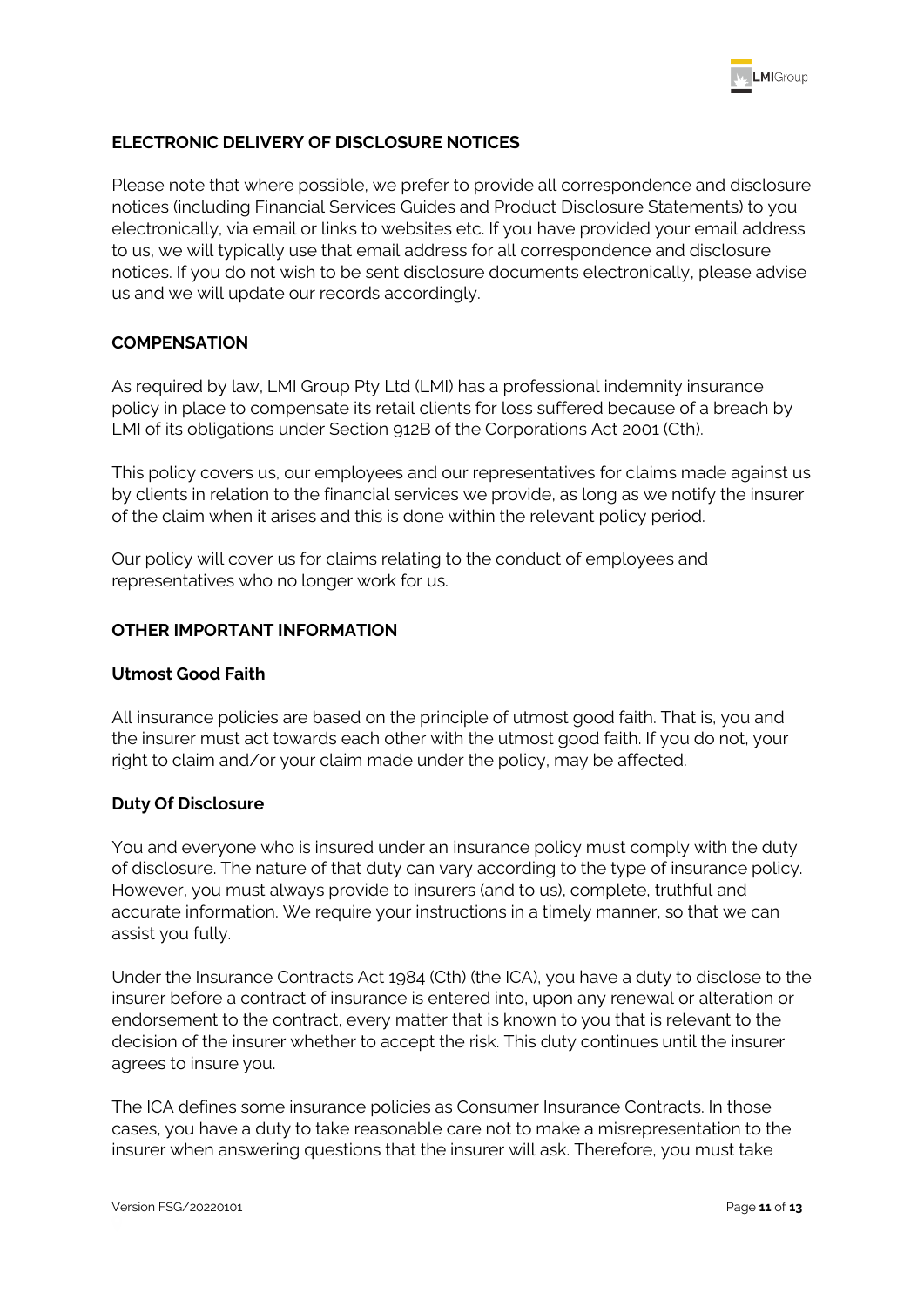

reasonable care not to make a misrepresentation to the insurer by answering all questions fully, accurately and to the best of your knowledge.

For all other insurance policies (i.e. not Consumer Insurance Contracts), it is important that you tell the insurer every matter that you know, or that a reasonable person in your circumstances would know, that would be relevant to the insurer's decision whether or not to insure you and on what terms. You must give honest and complete answers to each of the insurer's questions. You should disclose in answer to each question, any matter that is known to you and which a reasonable person in the circumstances could be expected to have told the insurer in these circumstances.

You do not need to tell the insurer anything that reduces the risk insured, or is common knowledge, or the insurer knows or should know, or which the insurer waives your duty to tell it about.

#### **Non-disclosure**

Failure to comply with your duty of disclosure and, in the case of Consumer Insurance Contracts, failure to take reasonable care not to make a misrepresentation, may allow the insurer to cancel your policy or reduce any claim, or both. If your failure is fraudulent, the insurer may refuse to pay a claim and treat the policy as if it never existed.

#### **Significant changes**

You must also notify your insurer of significant changes that occur during your period of insurance. Otherwise, your insurances may not cover you to the extent you require. We can assist you to seek amendment of your insurance to cater for those changes.

# <span id="page-13-0"></span>**Average (Co-Insurance/Under-Insurance) Clauses**

Home building and contents, fire, business interruption, industrial special risks and other policies often contain an "Average Clause" (otherwise called "co-insurance" or "underinsurance"). This means that you should insure for full value, which may be replacement, re-instatement, indemnity or market value, according to the type of your insurance policy. If you are under-insured, you are in effect, treated as if you self-insured (or coinsured) a proportion of the risk because you did not insure the full value of the risk. As such, your claim may be reduced in proportion to the amount of under-insurance.

#### <span id="page-13-1"></span>**Complaints And Disputes**

Contact us and tell us about any complaint you have about our services to you. We will do our best to resolve it quickly and fairly.

If your complaint is not satisfactorily resolved within 7 days, please contact our Complaints Manager, on (03) 9835 9900 or put your complaint in writing and send it to the LMI address shown at the beginning of this FSG or email to [complaintsmanager@lmigroup.com.](mailto:complaintsmanager@lmigroup.com)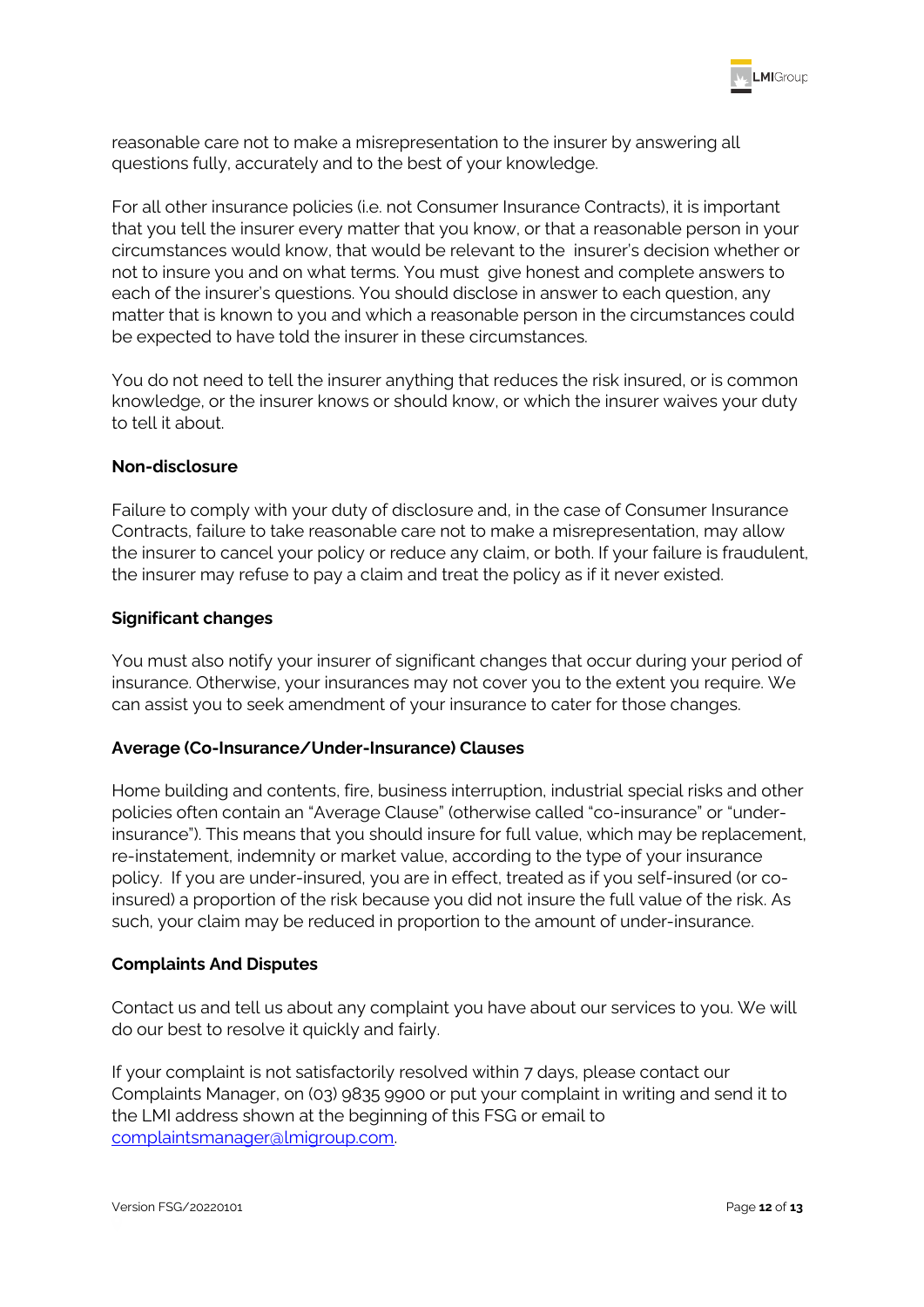

Our Complaints Manager will handle your complaint in a fair and timely manner and in accordance with our codes of practice standards. We will make a decision on your complaint within 30 days from when you first complained.

We are members of the Australian Financial Complaints Authority which is a free service for consumers. If your complaint cannot be resolved to your satisfaction by us, you may have the right to refer the matter to the Australian Financial Complaints Authority (AFCA). AFCA can be contacted on 1800 931 678 or via their website, [www.afca.org.au.](http://www.afca.org.au/)

If you require any further guidance regarding this FSG, please contact us.

This FSG was prepared on 01 January 2022.